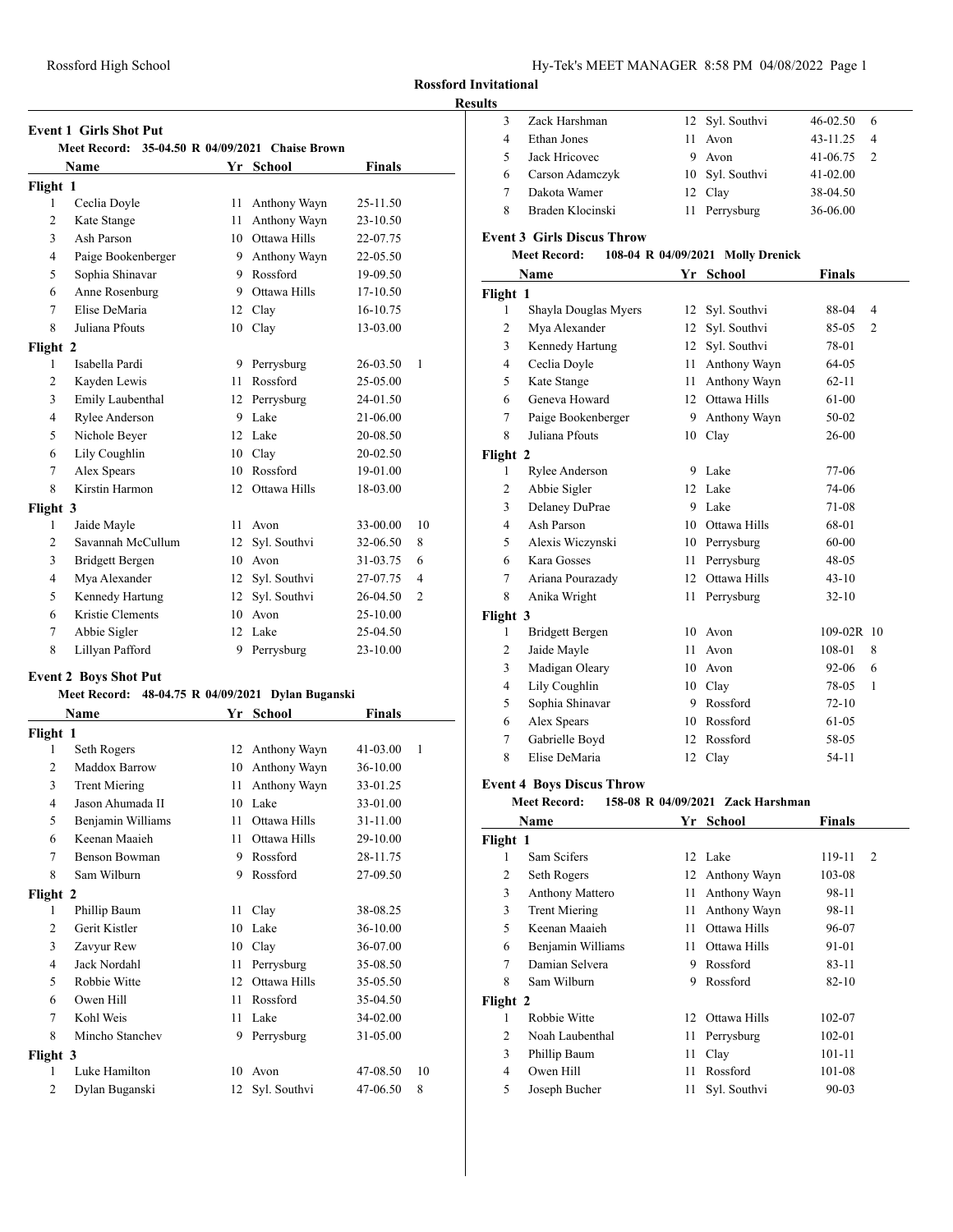| Hy-Tek's MEET MANAGER 8:58 PM 04/08/2022 Page 2 |  |  |  |
|-------------------------------------------------|--|--|--|
|-------------------------------------------------|--|--|--|

### **Results**

# **Flight 2 ... (Event 4 Boys Discus Throw) Name Yr School Finals** Gerit Kistler 10 Lake 85-06 Anthony Anzaldua 11 Lake 84-02 Benjamin Maier 10 Perrysburg 76-02 **Flight 3** Zack Harshman 12 Syl. Southvi 146-08 10 Luke Hamilton 10 Avon 143-10 8 Austin Mitchell 10 Avon 142-08 6 Dakota Wamer 12 Clay 125-06 4 Zavyur Rew 10 Clay 113-11 1 Caleb McGrady 11 Perrysburg 103-11 Ethan Jones 11 Avon 98-03 Dylan Buganski 12 Syl. Southvi 96-09

#### **Event 5 Girls High Jump**

### **Meet Record: 5-03 R 04/09/2021 Jenna Rybicki**

| Name     |                | Yr | School          | Finals      |                |  |
|----------|----------------|----|-----------------|-------------|----------------|--|
| Flight 1 |                |    |                 |             |                |  |
| 1        | Jenna Rybicki  |    | 12 Anthony Wayn | 5-02.00     | 10             |  |
| 2        | Alex Denman    | 12 | Anthony Wayn    | 5-00.00     | 8              |  |
| 3        | Clare Logan    | 12 | Rossford        | $4 - 10.00$ | 6              |  |
| 4        | Mia DeBortoli  | 10 | Rossford        | 4-08.00     | 4              |  |
| 5        | Grace Bushold  | 10 | Avon            | 4-06.00     | $\overline{c}$ |  |
| 6        | Chayse Young   | 10 | Perrysburg      | $4 - 06.00$ | 1              |  |
| 7        | Kennedy Eckman | 10 | Lake            | 4-06.00     |                |  |
| 8        | Emma Martin    | 9  | Clay            | 4-06.00     |                |  |
| 9        | Paige Brown    | 11 | Syl. Southvi    | 4-04.00     |                |  |
| 9        | Kayla DeLury   | 9  | Avon            | 4-04.00     |                |  |
| 9        | Lauren Parsons | 9  | Lake            | 4-04.00     |                |  |
| 12       | Kassia Deng    | 9  | Perrysburg      | 4-00.00     |                |  |
|          | Brooke Johnson | 12 | Syl. Southvi    | NΗ          |                |  |
|          | Anne Rosenburg | 9  | Ottawa Hills    | NΗ          |                |  |
|          | Ashley Wang    | 9  | Ottawa Hills    | NΗ          |                |  |

### **Event 6 Boys High Jump**

### **Meet Record: 6-05 R 04/09/2021 Teddy Perozek**

| Name     |                       | Yr | <b>School</b> | <b>Finals</b> |                |
|----------|-----------------------|----|---------------|---------------|----------------|
| Flight 1 |                       |    |               |               |                |
| 1        | Teddy Perozek         | 12 | Ottawa Hills  | $6 - 00.00$   | 10             |
| 2        | Griffin DeSantis      | 12 | Anthony Wayn  | $5 - 10.00$   | 8              |
| 3        | Xavier Boyd           | 9  | Rossford      | 5-08.00       | 6              |
| 4        | Logan Howe            | 10 | Syl. Southvi  | 5-08.00       | $\overline{4}$ |
| 5        | Mason Boyle           | 9  | Perrysburg    | 5-06.00       | $\overline{2}$ |
| 6        | Winn Sharp            | 10 | Anthony Wayn  | 5-06.00       | 1              |
| 7        | Zach Varndel          | 9  | Avon          | 5-06.00       |                |
| 8        | Zach Steinhauser      | 11 | Syl. Southvi  | 5-06.00       |                |
| 9        | Joe Clay              | 11 | Lake          | $5-04.00$     |                |
| 9        | Max Emerine           | 11 | Avon          | $5-04.00$     |                |
| 9        | Jacob Sterling        | 11 | Perrysburg    | 5-04.00       |                |
| 12       | <b>Brandon Dolsey</b> | 11 | Ottawa Hills  | $5-02.00$     |                |
| 13       | Jake Humphery         | 9  | Rossford      | $5 - 00.00$   |                |
|          | Kaleb Rucker          | 12 | Lake          | ΝH            |                |

| <b>Event 7 Girls Long Jump</b><br>Meet Record: 15-09.75 R 04/09/2021 Lillie Howe |                  |    |                 |          |                |
|----------------------------------------------------------------------------------|------------------|----|-----------------|----------|----------------|
|                                                                                  | Name             | Yr | <b>School</b>   | Finals   |                |
| Flight 1                                                                         |                  |    |                 |          |                |
| 1                                                                                | Sophia Schneider | 12 | Anthony Wayn    | 15-05.75 | 10             |
| 2                                                                                | Lillie Howe      | 12 | Syl. Southvi    | 14-11.25 | 8              |
| 3                                                                                | Olivia Hayward   | 12 | Lake            | 14-10.50 | 6              |
| 4                                                                                | Lauren Parsons   | 9  | Lake            | 14-07.00 | 4              |
| 5                                                                                | Kaalee Hitt      | 11 | Anthony Wayn    | 14-03.00 | $\overline{2}$ |
| 6                                                                                | Grace Bushold    | 10 | Avon            | 14-00.50 | 1              |
| 7                                                                                | Makenna Langford | 9  | Clay            | 13-06.50 |                |
| 8                                                                                | Sydney Evert     | 9  | Perrysburg      | 13-06.50 |                |
| 9                                                                                | Noel Reinhart    | 9  | Rossford        | 13-01.25 |                |
| 10                                                                               | Faith Nagypaul   | 10 | Clay            | 13-00.75 |                |
| 11                                                                               | Mya Croom        | 9  | Rossford        | 13-00.50 |                |
| 12                                                                               | Myka Alexander   |    | 12 Syl. Southvi | 13-00.00 |                |
| 13                                                                               | Teresa Sherwood  | 9  | Avon            | 12-11.75 |                |
| 14                                                                               | Isabella Marzano | 10 | Ottawa Hills    | 12-06.50 |                |

#### **Event 8 Boys Long Jump**

### **Meet Record: 19-11.25 R 04/09/2021 Logan Howe**

15 Ashley Wang 9 Ottawa Hills 12-00.50

| Name     |                      | Yr | School       | Finals                     |  |
|----------|----------------------|----|--------------|----------------------------|--|
| Flight 1 |                      |    |              |                            |  |
| 1        | Logan Howe           | 10 | Syl. Southvi | 20-07.25R 10               |  |
| 2        | <b>Teddy Perozek</b> | 12 | Ottawa Hills | 20-06.25R 8                |  |
| 3        | Jordan King          | 10 | Syl. Southvi | 20-05.75R 6                |  |
| 4        | Collin Parker        | 12 | Anthony Wayn | 19-08.75<br>4              |  |
| 5        | Kaleb Rucker         |    | 12 Lake      | 18-01.75<br>$\overline{c}$ |  |
| 6        | Ian Ferris           | 9  | Lake         | 17-11.75<br>1              |  |
| 7        | Jesse Tanicala       | 10 | Rossford     | 17-01.00                   |  |
| 8        | Robbie Hureing       | 12 | Ottawa Hills | 16-09.75                   |  |
| 9        | Ethan Lashuay        | 10 | Rossford     | 16-04.50                   |  |
| 10       | Max Emerine          | 11 | Avon         | 16-02.75                   |  |
| 11       | Andrew Wagoner       |    | 10 Clay      | 16-02.25                   |  |
| 12       | Alex Rini            | 9  | Avon         | 15-08.00                   |  |
| 13       | Jarrett Lin          | 10 | Perrysburg   | 15-07.00                   |  |
| ---      | England Allen        | 11 | Anthony Wayn | FOUL                       |  |
| ---      | Dagim Loth           | 10 | Clay         | FOUL                       |  |

### **Event 11 Girls 4x800 Meter Relay**

## **Meet Record: 10:33.88 R 04/09/2021 Anthony Wayne**

# **H Kahl, A Karmol, C Varner, P Miller**

| <b>Team</b>           | Relay             | Finals              |
|-----------------------|-------------------|---------------------|
| Section 1             |                   |                     |
| Anthony Wayne<br>1    |                   | 10:31.7R 10         |
| 1) Hailey Kahl 10     | 2) Ella Karmol 12 |                     |
| 3) Caroline Varner 12 | 4) Ana Karmol 12  |                     |
| 2<br>Clay             |                   | 10:38.8<br>8        |
| 1) Gabriella Rivera 9 |                   | 2) Lauren LaRue 12  |
| 3) Megan Hughes 12    |                   | 4) Dezarae Racz 12  |
| Syl. Southview<br>3   |                   | 11:05.2<br>6        |
| 1) Julia Williams 11  |                   | 2) Hannah Mock 10   |
| 3) Katie Feller 11    |                   | 4) Ashley Newsom 11 |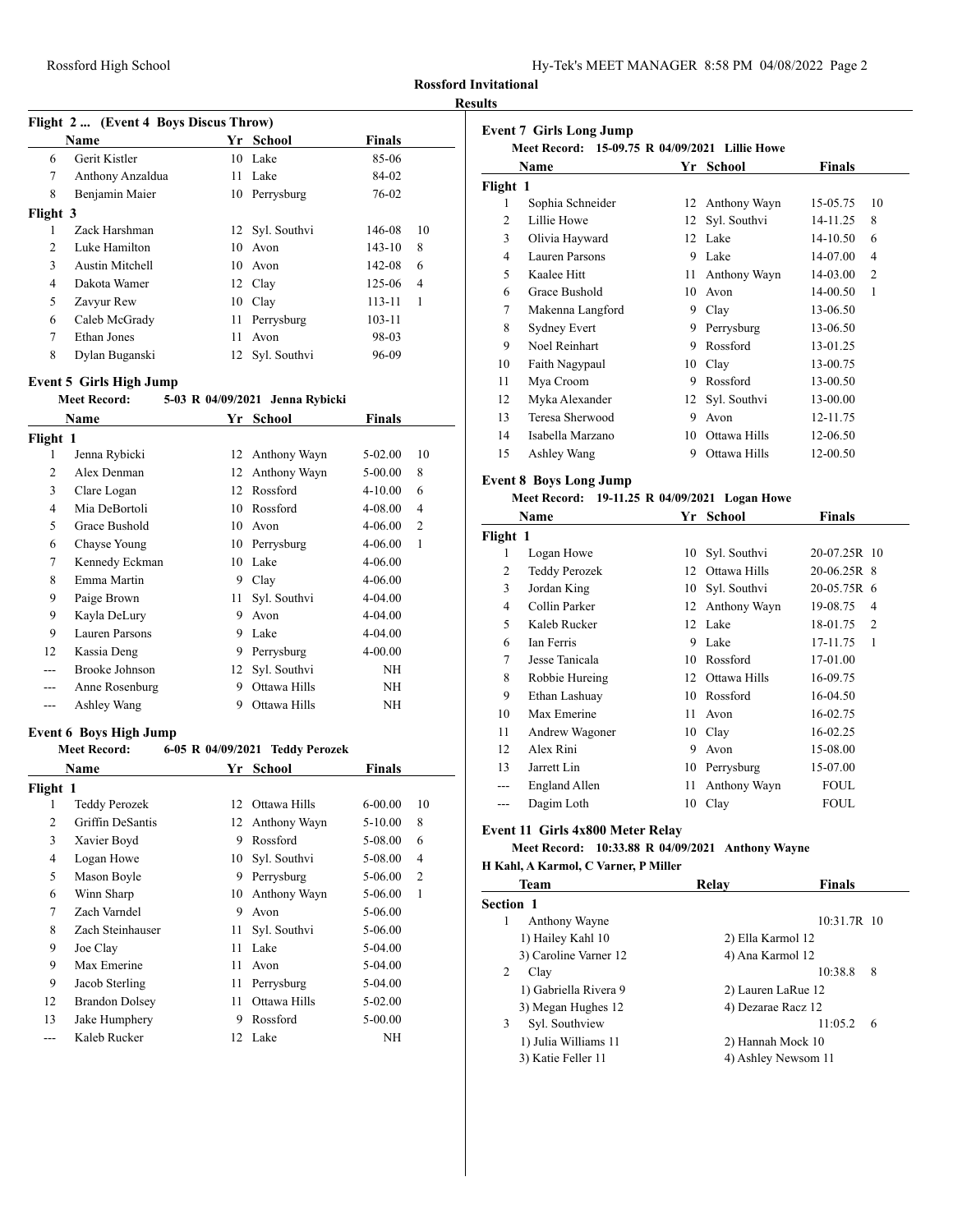## **Results**

| Section 1  (Event 11 Girls 4x800 Meter Relay)    |                                   |                | Kayla DeLury<br>6                        | 9 Avon                                          | 18.7             | -1             |
|--------------------------------------------------|-----------------------------------|----------------|------------------------------------------|-------------------------------------------------|------------------|----------------|
| Team                                             | <b>Finals</b><br>Relay            |                | Keira Konecki<br>7                       | 9 Perrysburg                                    | 19.6             |                |
| Avon<br>4                                        | 11:19.1                           | $\overline{4}$ | 8<br>Lillie Howe                         | 12 Syl. Southvi                                 | 20.4             |                |
| 1) Amanda Christner 11                           | 2) Kaylee Coppolino 11            |                |                                          |                                                 |                  |                |
| 3) Emily Olson 12                                | 4) Savannah Reed 11               |                | <b>Event 14 Boys 110 Meter Hurdles</b>   |                                                 |                  |                |
| Perrysburg<br>5                                  | 11:42.1                           | 2              | <b>Meet Record:</b>                      | 15.92 R 04/09/2021 Aiden Smith                  |                  |                |
| 1) Lydia Reiter 11                               | 2) Hailey Lambdin 12              |                | Name                                     | Yr School                                       | <b>Finals</b>    |                |
| 3) Sophia Orlop 9                                | 4) Aubrey Wyckoff 10              |                | Section 1                                |                                                 |                  |                |
| Lake<br>6                                        | 12:09.7                           | -1             | Logan Howe<br>1                          | 10 Syl. Southvi                                 | 16.1             | 10             |
| 1) Izzy Greene 12                                | 2) Evie Sigler 12                 |                | Dalton York<br>2                         | 12 Anthony Wayn                                 | 16.9             | 8              |
| 3) Debbie Truman 10                              | 4) Haden Schroyer 11              |                | 3<br>Nyqueze Ortiz                       | 10 Avon                                         | 17.7             | 6              |
| Ottawa Hills<br>7                                | 12:11.8                           |                | <b>Brian Haslinger</b><br>4              | 12 Lake                                         | 17.9             | $\overline{4}$ |
| 1) Anna Ellingson 10                             | 2) Ingrid Harmon 11               |                | 5<br>Quinci Bliss                        | 11 Perrysburg                                   | 19.5             | 2              |
| 3) Emily Mack 10                                 | 4) Addison Carter 12              |                | Ali Sediqe<br>6                          | 10 Ottawa Hills                                 | 20.3             | -1             |
| Rossford<br>$---$                                | DQ                                |                | <b>Billy Graffius</b><br>7               | 9 Rossford                                      | 21.1             |                |
| 1) Jewel Martinez 11                             | 2) Mya Croom 9                    |                |                                          |                                                 |                  |                |
| 3) Amy Claypool 9                                | 4) Aliana Cliche 9                |                | Event 15 Girls 100 Meter Dash            |                                                 |                  |                |
|                                                  |                                   |                | <b>Meet Record:</b>                      | 11.68 R 04/09/2021 Mallory Pollock              |                  |                |
| Event 12 Boys 4x800 Meter Relay                  |                                   |                | Name                                     | Yr School                                       | <b>Finals</b>    |                |
| Meet Record: 8:55.55 R 04/09/2021 Syl. Southview |                                   |                | Section 1                                |                                                 |                  |                |
| S Smith, B Tucker, C Abowd, E Hollar             |                                   |                | Mallori Pollock<br>1                     | 11 Anthony Wayn                                 | 12.9             | 10             |
| Team                                             | Relay<br>Finals                   |                | 2<br>Brianna Braatz                      | 10 Lake                                         | 13.2             | 8              |
| Section 1                                        |                                   |                | Lilly Leganik<br>3                       | 10 Rossford                                     | 13.3             | 6              |
| Ottawa Hills<br>1                                | 8:33.8R 10                        |                | Myka Alexander<br>4                      | 12 Syl. Southvi                                 | 13.4             | $\overline{4}$ |
| 1) Sage Egan 11                                  | 2) Carson Mackey 11               |                | Faith Nagypaul<br>5                      | 10 Clay                                         | 13.4             | 2              |
| 3) Thomas Franklin 11                            | 4) Riley Nixon 10                 |                | Loida Diaz<br>6                          | 10 Avon                                         | 13.5             | -1             |
| Syl. Southview<br>2                              | $8:46.1R$ 8                       |                | 7<br>Madeline Jacob                      | 12 Ottawa Hills                                 | 14.0             |                |
| 1) Isaac Carl 11                                 | 2) Eli Salem 12                   |                | 8<br><b>Sydney Evert</b>                 | 9 Perrysburg                                    | 14.2             |                |
| 3) Lucas Tucker 9                                | 4) Ben Tucker 10                  |                |                                          |                                                 |                  |                |
| Anthony Wayne<br>3                               | 8:59.9                            | -6             | Event 16 Boys 100 Meter Dash             |                                                 |                  |                |
| 1) Mathew Dittus 11                              | 2) Aiden Lengel 11                |                | <b>Meet Record:</b>                      | 10.97 R 04/09/2021 Brennan Green                |                  |                |
| 3) Blake Reed 11                                 | 4) Connor Neumeyer 10             |                | Name                                     | Yr School                                       | <b>Finals</b>    |                |
| Clay<br>4                                        | 9:21.1                            | $\overline{4}$ | Section 1                                |                                                 |                  |                |
| 1) Dominic Carpenter 12                          | 2) Kaiden Westrick 10             |                | Dominic Marquette<br>1                   | 12 Clay                                         | 11.1             | 10             |
| 3) Kaiden Hawes 10                               | 4) Dakoda Combs 12                |                | 2<br>Xayden Wilkes                       | 10 Lake                                         | 11.3             | 8              |
| Rossford<br>5                                    | $9:33.4$ 2                        |                | Dan Colburn<br>3                         | 9<br>Avon                                       | 11.4             | 6              |
| 1) Ian Clark 11                                  | 2) Austin Cramer 12               |                | <b>England Allen</b><br>4                | 11 Anthony Wayn                                 | 11.4             | $\overline{4}$ |
| 3) Xavier Boyd 9                                 | 4) Dylan McCann 10                |                | Akil Jones Jr.<br>5                      | 11 Syl. Southvi                                 | 11.7             | 2              |
| Lake<br>6                                        | 9:36.7                            | - 1            | Christian Conrad<br>6                    | 10 Perrysburg                                   | 12.3             | -1             |
| 1) Connor McClellan 10                           | 2) Tyler Temple 10                |                | 7<br>Leland Siemenski                    | 9 Rossford                                      | 12.5             |                |
| 3) Micah Balsmeyer 9                             | 4) Macen Kos 11                   |                | 8<br><b>Brandon Dolsey</b>               | 11 Ottawa Hills                                 | 12.6             |                |
| 7<br>Perrysburg                                  | 9:39.1                            |                |                                          |                                                 |                  |                |
| 1) Alexander Sherman 10                          | 2) Dylan Paule 12                 |                | Event 17 Girls 4x200 Meter Relay         |                                                 |                  |                |
| 3) Andrew Crabtree 10                            | 4) Ryan Matthews 11               |                |                                          | Meet Record: 1:51.93 R 04/09/2021 Anthony Wayne |                  |                |
| 8<br>Avon                                        | 10:20.7                           |                | J Rybicki, S Schneider, C Miller, C Zenk |                                                 |                  |                |
| 1) Logan Bittle 9                                | 2) Noah Haemmerle 12              |                | <b>Team</b>                              | Relay                                           | <b>Finals</b>    |                |
| 3) Alex Jurca                                    | 4) Lukas Griffiths 9              |                | Section 1                                |                                                 |                  |                |
| <b>Event 13 Girls 100 Meter Hurdles</b>          |                                   |                | Rossford<br>1                            |                                                 | 1:52.8           | - 10           |
| <b>Meet Record:</b>                              | 15.82 R 04/09/2021 Reese Neumeyer |                | 1) Lilly Leganik 10                      | 2) Mia DeBortoli 10                             |                  |                |
| Name                                             | Yr School<br><b>Finals</b>        |                | 3) Mia Webb 12                           | 4) Clare Logan 12                               |                  |                |
|                                                  |                                   |                | 2<br>Lake                                |                                                 | $1:54.4$ 8       |                |
| Section 1                                        |                                   |                | 1) Ava Ayers 12                          | 2) Elise Staczek 11                             |                  |                |
| Rebekah McVicker<br>1                            | 11 Clay<br>17.7                   | 10             | 3) Brianna Braatz 10                     | 4) Olivia Hayward 12                            |                  |                |
| Lindsey Darr<br>2                                | 11 Lake<br>17.9                   | 8              | 3<br>Clay                                |                                                 | $1:57.4 \quad 6$ |                |
| Ella Shetterly<br>3                              | 10 Ottawa Hills<br>18.1           | 6              | 1) Layla Cathers 9                       | 2) Rebekah McVicker 11                          |                  |                |
| Ava Rohrs<br>4                                   | 12 Rossford<br>18.2               | $\overline{4}$ | 3) Ella Moore 11                         | 4) Faith Nagypaul 10                            |                  |                |
| 5<br>Kaalee Hitt                                 | 11 Anthony Wayn<br>18.6 2         |                |                                          |                                                 |                  |                |
|                                                  |                                   |                |                                          |                                                 |                  |                |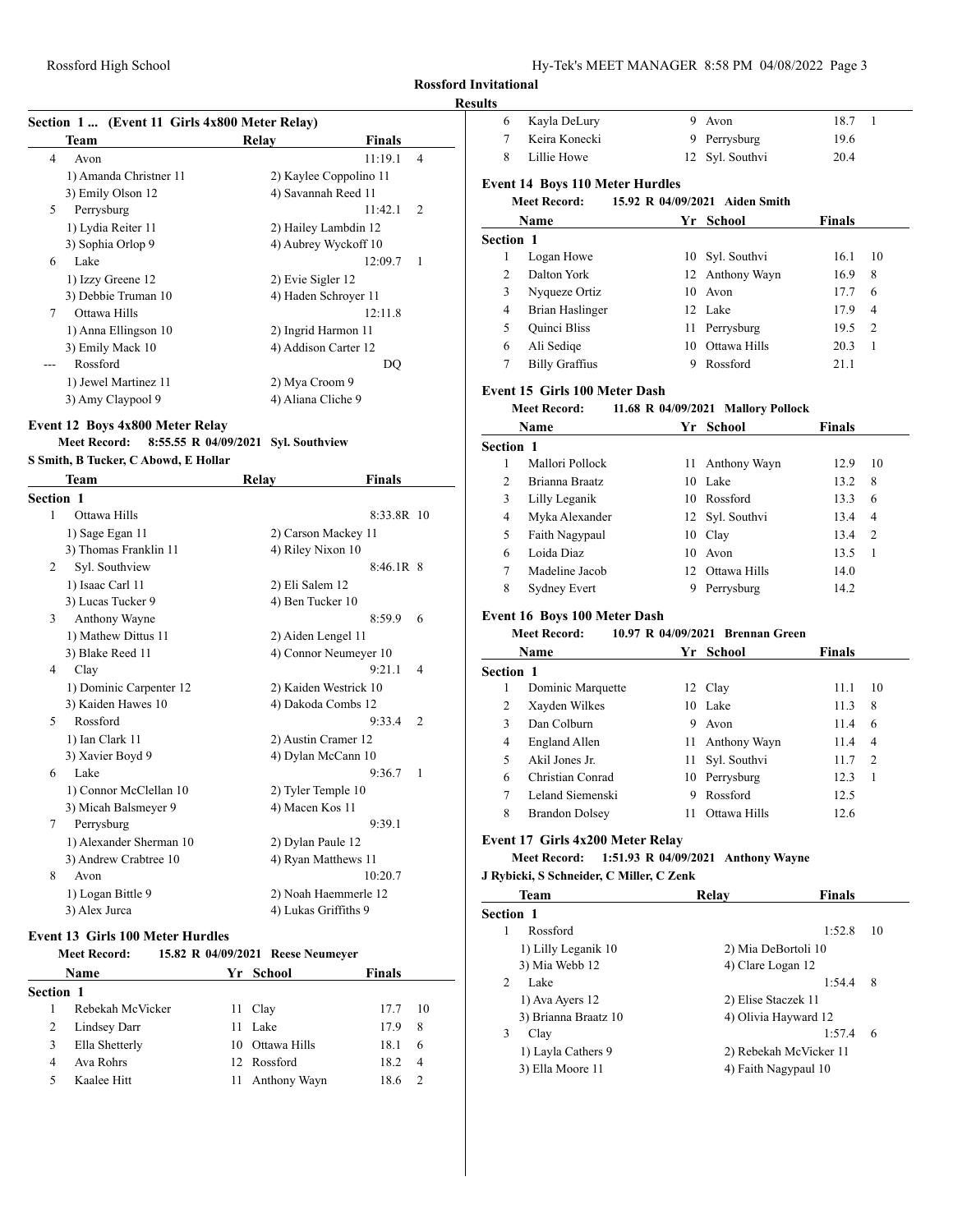### **Results**

|   |                                                                       | Section 1  (Event 17 Girls 4x200 Meter Relay) |              |
|---|-----------------------------------------------------------------------|-----------------------------------------------|--------------|
|   | Team                                                                  | Relay<br><b>Finals</b>                        |              |
| 4 | Avon                                                                  | 1:58.6                                        | 4            |
|   | 1) Eleana Darroch 10                                                  | 2) Layan Odeh 10                              |              |
|   | 3) Aleena Gallo 9                                                     | 4) Kendall Ostrander 10                       |              |
| 5 | Ottawa Hills                                                          | 1:59.8                                        | 2            |
|   | 1) Ella Shetterly 10                                                  | 2) Erin Wilmore 10                            |              |
|   | 3) Madeline Jacob 12                                                  | 4) Isabella Marzano 10                        |              |
| 6 | Perrysburg                                                            | 2:01.3                                        | 1            |
|   | 1) Micaela Almandoz 10                                                | 2) Chayse Young 10                            |              |
|   | 3) Brianna Camper 9                                                   | 4) Sydney Evert 9                             |              |
| 7 | Syl. Southview                                                        | 2:07.8                                        |              |
|   | 1) Myka Alexander 12                                                  | 2) Amaris Keetion 10                          |              |
|   | 3) Renee Marrow 9                                                     | 4) Jenilyn Nguyen 9                           |              |
|   | Anthony Wayne                                                         |                                               | DQ           |
|   | 1) Sophia Schneider 12                                                | 2) Giavanna Harris 9                          |              |
|   | 3) Alexandra Harder 9                                                 | 4) Mallori Pollock 11                         |              |
|   | <b>Meet Record:</b><br><b>B Miller, J Croom, N Gladieux, A Stacey</b> | 1:37.30 R 04/09/2021 Rossford                 |              |
|   | Team                                                                  | Relay<br>Finals                               |              |
|   | <b>Section 1</b>                                                      |                                               |              |
| 1 | Lake                                                                  |                                               | 1:35.7R 10   |
|   | 1) Figgy Garcia 10                                                    | 2) Cole Eby 12                                |              |
|   | 3) Caleb Day 11                                                       | 4) Xayden Wilkes 10                           |              |
| 2 | Syl. Southview                                                        |                                               | $1:36.0R$ 8  |
|   | 1) William Mayzes 9                                                   | 2) Jordan King 10                             |              |
|   | 3) Akil Jones Jr. 11                                                  | 4) Isaac Sexton 10                            |              |
| 3 | Anthony Wayne                                                         | 1:37.4                                        | 6            |
|   | 1) Collin Parker 12                                                   | 2) Cameron Nightengale 11                     |              |
|   | 3) Jeffrey Mold 12                                                    | 4) Ryan Robertson 12                          |              |
| 4 | Rossford                                                              | 1:39.7                                        | 4            |
|   | 1) Ian Clark 11                                                       | 2) Grant Eckel 9                              |              |
|   | 3) Dylan McCann 10                                                    | 4) Logan Unrein 12                            |              |
| 5 | Avon                                                                  | 1:40.3                                        | 2            |
|   | 1) Mark Koziy 10                                                      | 2) Grant Enders 11                            |              |
|   | 3) Ben Stowe 11                                                       | 4) Evan Garcia 11                             |              |
| 6 | Clay                                                                  | 1:41.4                                        | $\mathbf{1}$ |
|   | 1) Dagim Loth 10                                                      | 2) Dominic Marquette 12                       |              |

| Avon                               | 1:40.3<br>- 2               | $\mathbf{m}$ is a choicing $\mathbf{c}$ minimized to extend the integration |
|------------------------------------|-----------------------------|-----------------------------------------------------------------------------|
| 1) Mark Koziy 10                   | 2) Grant Enders 11          | <b>Team</b>                                                                 |
| 3) Ben Stowe 11                    | 4) Evan Garcia 11           | Section 1                                                                   |
| Clay                               | 1:41.4<br>$\overline{1}$    | Anthony Wayne                                                               |
| 1) Dagim Loth 10                   | 2) Dominic Marquette 12     | 1) Ella Rice 11                                                             |
| 3) Andrew Wagoner 10               | 4) Christopher Garcia 9     | 3) Sophia Schneider 12<br>Lake                                              |
| Ottawa Hills                       | 1:43.3                      | 1) Ava Ayers 12                                                             |
| 1) Caelen Rae 10                   | 2) Brandon Dolsey 11        | 3) Adeana Cowell 9                                                          |
| 3) Mathias Weaver 11<br>Perrysburg | 4) Chase Lorenzen 12<br>DO. | Rossford                                                                    |
| 1) Christian Conrad 10             | 2) Taylor Thomas 10         | 1) Lilly Leganik 10                                                         |

## **Event 19 Girls 1600 Meter Run**

7 Ottawa Hills

--- Perrysburg

### **Meet Record: 5:36.77 R 04/09/2021 JoAnna Kelley**

1) Christian Conrad 10 2) Taylor Thomas 3) Jarrett Lin 10 4) Iain Hall 9

|                  | <b>Name</b>   |    | Yr School       | <b>Finals</b>     |                |
|------------------|---------------|----|-----------------|-------------------|----------------|
| <b>Section 1</b> |               |    |                 |                   |                |
|                  | Elanora Smith | 11 | Ottawa Hills    | 5:25.5R 10        |                |
| 2                | Hailey Kahl   |    | 10 Anthony Wayn | 5:31.2R 8         |                |
| ٩                | Ana Karmol    |    | 12 Anthony Wayn | $5:32.4R \quad 6$ |                |
| 4                | Lauren LaRue  |    | 12 Clay         | 5:53.1            | $\overline{4}$ |
| 5                | Aubrey Evans  |    | 10 Perrysburg   | 5:57.1            |                |

| 6  | Ashley Newsom       |    | 11 Syl. Southvi | 6:12.5 |
|----|---------------------|----|-----------------|--------|
| 7  | <b>Tyler Henney</b> | 11 | Clay            | 6:25.7 |
| 8  | Haden Schroyer      | 11 | Lake            | 6:29.0 |
| 9  | Paulina Babula      | 9. | Syl. Southvi    | 6:33.8 |
| 10 | Kaylee Coppolino    | 11 | Avon            | 6:35.3 |
| 11 | Amanda Christner    | 11 | Avon            | 6:38.9 |
| 12 | <b>Izzy Greene</b>  |    | 12 Lake         | 6:40.3 |
| 13 | Baye Highhouse      |    | 11 Perrysburg   | 6:45.5 |
| 14 | Macey Laubenthal    |    | 12 Rossford     | 7:44.7 |
| 15 | Celeste Hughes      | 10 | Rossford        | 7:58.9 |

## **Event 20 Boys 1600 Meter Run**

# **Meet Record: 4:43.63 R 04/09/2021 Ethan Neblock**

|                  | Name                    | Yr | <b>School</b> | Finals                   |
|------------------|-------------------------|----|---------------|--------------------------|
| <b>Section 1</b> |                         |    |               |                          |
| 1                | Connor Long             | 10 | Anthony Wayn  | 4:39.9R 10               |
| 2                | Riley Nixon             | 10 | Ottawa Hills  | 8<br>4:45.8              |
| 3                | Eli Salem               | 12 | Syl. Southvi  | 4:47.9<br>6              |
| 4                | Michael Kelley          | 10 | Ottawa Hills  | 4:57.1<br>4              |
| 5                | Zachary Madaras         | 11 | Perrysburg    | 4:59.8<br>$\overline{c}$ |
| 6                | Lucas Tucker            | 9  | Syl. Southvi  | 5:01.1<br>1              |
| 7                | Austin Cramer           | 12 | Rossford      | 5:02.7                   |
| 8                | Connor Neumeyer         | 10 | Anthony Wayn  | 5:02.8                   |
| 9                | Kaiden Westrick         | 10 | Clay          | 5:03.9                   |
| 10               | Caleb Christen          | 12 | Perrysburg    | 5:11.6                   |
| 11               | Micah Balsmeyer         | 9  | Lake          | 5:21.8                   |
| 12               | Zack Winter             | 12 | Avon          | 5:23.4                   |
| 13               | Ben Hallowell           | 10 | Avon          | 5:24.0                   |
| 14               | Connor McClellan        | 10 | Lake          | 5:29.0                   |
| 15               | <b>Emmanuel Schutte</b> | 11 | Rossford      | 5:31.0                   |
| 16               | Joey Gernert            | 9  | Clay          | 5:41.9                   |

# **Event 21 Girls 4x100 Meter Relay**

### **Meet Record: 51.86 R 04/09/2021 Anthony Wayne**

|                          | M Pollock, C Miller, C Zenk, E Rice |                      |                        |                |  |  |
|--------------------------|-------------------------------------|----------------------|------------------------|----------------|--|--|
|                          | Team                                | Relay                | Finals                 |                |  |  |
| <b>Section 1</b>         |                                     |                      |                        |                |  |  |
| 1                        | Anthony Wayne                       |                      | 52.1                   | 10             |  |  |
|                          | 1) Ella Rice 11                     | 2) Olivia Witker 10  |                        |                |  |  |
|                          | 3) Sophia Schneider 12              |                      | 4) Mallori Pollock 11  |                |  |  |
| 2                        | Lake                                |                      | 53.0                   | 8              |  |  |
|                          | 1) Ava Ayers 12                     |                      | 2) Brianna Braatz 10   |                |  |  |
|                          | 3) Adeana Cowell 9                  |                      | 4) Olivia Hayward 12   |                |  |  |
| 3                        | Rossford                            |                      | 54.2                   | 6              |  |  |
|                          | 1) Lilly Leganik 10                 | 2) Zaria Gordon 10   |                        |                |  |  |
|                          | 3) Ava Rohrs 12                     | 4) Mia Webb 12       |                        |                |  |  |
| $\overline{\mathcal{A}}$ | Avon                                |                      | 55.3                   | 4              |  |  |
|                          | 1) Eleana Darroch 10                |                      | 2) Madison Flynn 10    |                |  |  |
|                          | 3) Aleena Gallo 9                   | 4) Loida Diaz 10     |                        |                |  |  |
| 5                        | Clay                                |                      | 55.5                   | $\overline{2}$ |  |  |
|                          | 1) Layla Cathers 9                  |                      | 2) Rebekah McVicker 11 |                |  |  |
|                          | 3) Ella Moore 11                    |                      | 4) Faith Nagypaul 10   |                |  |  |
| 6                        | Perrysburg                          |                      | 58.1                   | 1              |  |  |
|                          | 1) Micaela Almandoz 10              | 2) Adrianna Ibarra 9 |                        |                |  |  |
|                          | 3) Sylvia Pennese 9                 | 4) Sydney Evert 9    |                        |                |  |  |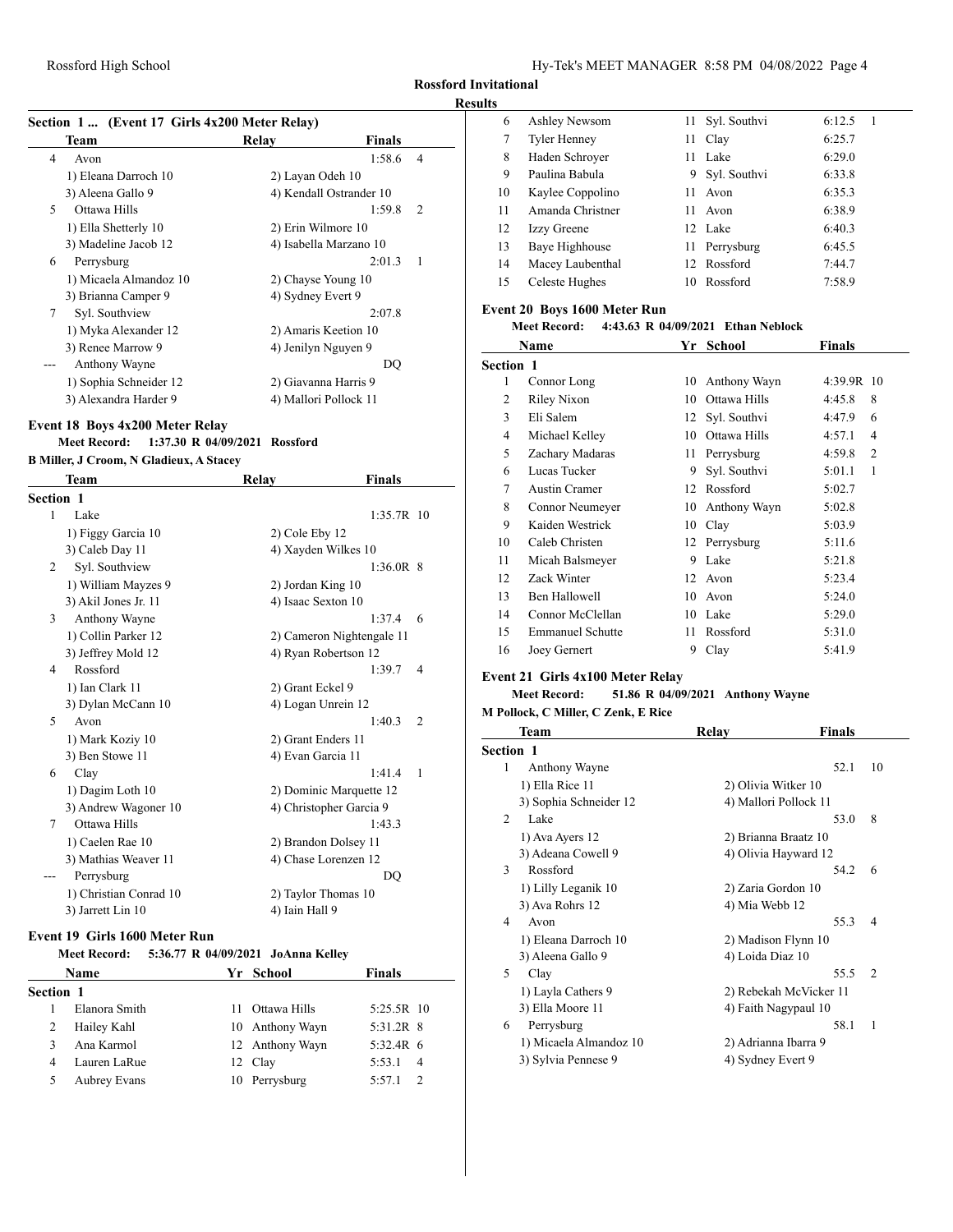### **Results**

| Section 1 (Event 21 Girls 4x100 Meter Relay) |                     |                      |  |  |  |
|----------------------------------------------|---------------------|----------------------|--|--|--|
| <b>Team</b>                                  | Relay               | <b>Finals</b>        |  |  |  |
| Syl. Southview                               |                     | DO                   |  |  |  |
| 1) Myka Alexander 12                         |                     | 2) Amaris Keetion 10 |  |  |  |
| 3) Taylor Weldele 9                          | 4) Jenilyn Nguyen 9 |                      |  |  |  |
| Ottawa Hills                                 |                     | DO                   |  |  |  |
| 1) Ella Shetterly 10                         |                     | 2) Madeline Jacob 12 |  |  |  |
| 3) Isabella Marzano 10                       | 4) Annika Padhye 11 |                      |  |  |  |

### **Event 22 Boys 4x100 Meter Relay**

# **Meet Record: 45.78 R 04/09/2021 Anthony Wayne**

|                  | E Allen, J Casewell, E Ray, D York |                         |                        |  |  |  |
|------------------|------------------------------------|-------------------------|------------------------|--|--|--|
|                  | Team                               | Relay                   | <b>Finals</b>          |  |  |  |
| <b>Section 1</b> |                                    |                         |                        |  |  |  |
| 1                | Anthony Wayne                      |                         | 45.5R 10               |  |  |  |
|                  | 1) England Allen 11                | 2) Joe Caswell 12       |                        |  |  |  |
|                  | 3) Jeffrey Mold 12                 | 4) Collin Parker 12     |                        |  |  |  |
| $\overline{2}$   | Lake                               |                         | 8<br>45.9              |  |  |  |
|                  | 1) Figgy Garcia 10                 | 2) Cole Eby 12          |                        |  |  |  |
|                  | 3) Caleb Day 11                    | 4) Xayden Wilkes 10     |                        |  |  |  |
| 3                | Syl. Southview                     |                         | 46.0<br>6              |  |  |  |
|                  | 1) William Mayzes 9                | 2) Emite Lamb 10        |                        |  |  |  |
|                  | 3) Akil Jones Jr. 11               | 4) Isaac Sexton 10      |                        |  |  |  |
| 4                | Avon                               |                         | 46.4<br>$\overline{4}$ |  |  |  |
|                  | 1) Mark Koziy 10                   | 2) Dan Colburn 9        |                        |  |  |  |
|                  | 3) Braden Fitchko 10               | 4) Cam Santee 11        |                        |  |  |  |
| 5                | Ottawa Hills                       |                         | 48.0<br>$\overline{c}$ |  |  |  |
|                  | 1) Robbie Hureing 12               | 2) Caelen Rae 10        |                        |  |  |  |
|                  | 3) Teddy Perozek 12                | 4) Chase Lorenzen 12    |                        |  |  |  |
| 6                | Rossford                           |                         | 49.5<br>$\mathbf{1}$   |  |  |  |
|                  | 1) Jake Humphery 9                 | 2) Owen Hill 11         |                        |  |  |  |
|                  | 3) Leland Siemenski 9              | 4) Logan Unrein 12      |                        |  |  |  |
| 7                | Perrysburg                         |                         | 51.8                   |  |  |  |
|                  | 1) Christian Conrad 10             | 2) Taylor Thomas 10     |                        |  |  |  |
|                  | 3) Ouinci Bliss 11                 | 4) Iain Hall 9          |                        |  |  |  |
| ---              | Clay                               |                         | DO                     |  |  |  |
|                  | 1) Dagim Loth 10                   | 2) Dominic Marquette 12 |                        |  |  |  |
|                  | 3) Andrew Wagoner 10               | 4) Christopher Garcia 9 |                        |  |  |  |

## **Event 23 Girls 400 Meter Dash**

| Meet Record: | 1:02.67 R 04/09/2021 Sophia Schneider |  |
|--------------|---------------------------------------|--|
|              |                                       |  |

|                  | Name                                |    | Yr School                      | <b>Finals</b>            |  |
|------------------|-------------------------------------|----|--------------------------------|--------------------------|--|
| <b>Section 1</b> |                                     |    |                                |                          |  |
| 1                | Dezarae Racz                        |    | 12 Clay                        | 1:04.1<br>10             |  |
| 2                | Eliana Orourke                      | 10 | Ottawa Hills                   | 1:06.0<br>8              |  |
| 3                | Kendall Ostrander                   | 10 | Avon                           | 1:06.4<br>6              |  |
| 4                | Mia DeBortoli                       | 10 | Rossford                       | 1:07.3<br>$\overline{4}$ |  |
| 5                | Alexandra Harder                    | 9  | Anthony Wayn                   | $\overline{c}$<br>1:08.0 |  |
| 6                | Ava Ayers                           |    | 12 Lake                        | 1<br>1:08.2              |  |
| $\overline{7}$   | Renee Marrow                        | 9. | Syl. Southvi                   | 1:12.5                   |  |
| 8                | Kaedin Cooper                       | 9  | Perrysburg                     | 1:14.5                   |  |
|                  | <b>Event 24 Boys 400 Meter Dash</b> |    |                                |                          |  |
|                  | <b>Meet Record:</b>                 |    | 54.55 R 04/09/2021 Eric Hollar |                          |  |
|                  | Name                                | Yr | School                         | <b>Finals</b>            |  |
| <b>Section 1</b> |                                     |    |                                |                          |  |
| 1                | Ian Clark                           | 11 | Rossford                       | 53.3R 10                 |  |

|   | Figgy Garcia        |     | 10 Lake         | 55.4 8 |               |
|---|---------------------|-----|-----------------|--------|---------------|
| 3 | Cameron Nightengale |     | 11 Anthony Wayn | 56.1   | 6             |
| 4 | Dakoda Combs        |     | 12 Clay         | 56.5   | - 4           |
|   | Jordan King         |     | 10 Syl. Southvi | 56.7   | $\mathcal{L}$ |
| 6 | Alexander Heil      |     | 10 Perrysburg   | 58.0   |               |
|   | Jon Millet          | 11. | Avon            | 58.1   |               |
| 8 | Adam El-Zawahry     |     | Ottawa Hills    | 1:02.2 |               |

## **Event 25 Girls 300 Meter Hurdles**

## **Meet Record: 48.30 R 04/09/2021 Karen Flory**

|                  | Name             |     | Yr School       | <b>Finals</b> |    |
|------------------|------------------|-----|-----------------|---------------|----|
| <b>Section 1</b> |                  |     |                 |               |    |
|                  | Makenna Langford | 9   | Clay            | 50.2          | 10 |
| 2                | Layan Odeh       |     | 10 Avon         | 52.4          | 8  |
| $\mathbf{3}$     | Kate Hildebrand  | 9   | Anthony Wayn    | 53.9          | 6  |
| 4                | Elena Longoria   | 10. | Lake            | 55.4          | 4  |
| 5                | Natalise Martens | 11  | Rossford        | 56.1          | 2  |
| 6                | Lillie Howe      |     | 12 Syl. Southvi | 57.6          | 1  |
| 7                | Ella Shetterly   | 10  | Ottawa Hills    | 58.2          |    |
| 8                | Lydia Reiter     | 11  | Perrysburg      | 1:01.3        |    |

## **Event 26 Boys 300 Meter Hurdles**

## **Meet Record: 44.21 R 04/09/2021 Kieran Mackey**

| Name             |    |            | Finals                                                                                        |                |
|------------------|----|------------|-----------------------------------------------------------------------------------------------|----------------|
| <b>Section 1</b> |    |            |                                                                                               |                |
| Khaled Smaili    |    |            | 44.6                                                                                          | 10             |
| Nyqueze Ortiz    |    |            | 45.2                                                                                          | 8              |
| Dalton York      |    |            | 46.1                                                                                          | 6              |
| Brian Haslinger  |    |            | 47.4                                                                                          | 4              |
| Ali Sedige       | 10 |            | 49.6                                                                                          | $\overline{2}$ |
| Andrew Wagoner   | 10 |            | 51.8                                                                                          | 1              |
| Jake Humphery    | 9  | Rossford   | 52.8                                                                                          |                |
| Caleb Cope       | 11 | Perrysburg | 53.6                                                                                          |                |
|                  |    |            | Yr School<br>10 Syl. Southvi<br>10 Avon<br>12 Anthony Wayn<br>12 Lake<br>Ottawa Hills<br>Clay |                |

# **Event 27 Girls 800 Meter Run**

#### **Meet Record: 2:35.77 R 04/09/2021 Hailey Kahl**

|                  | Name                   |    | Yr School    | Finals       |
|------------------|------------------------|----|--------------|--------------|
| <b>Section 1</b> |                        |    |              |              |
| 1                | Elanora Smith          | 11 | Ottawa Hills | $2:27.2R$ 10 |
| 2                | Hailey Kahl            | 10 | Anthony Wayn | $2:33.8R$ 8  |
| 3                | Megan Hughes           | 12 | Clay         | $2:34.4R$ 6  |
| 4                | <b>Brooke Daudelin</b> | 11 | Perrysburg   | $2:35.2R$ 4  |
| 5                | Ana Karmol             | 12 | Anthony Wayn | 2:38.4<br>2  |
| 6                | Julia Williams         | 11 | Syl. Southvi | 2:39.5<br>1  |
| 7                | Emily Olson            | 12 | Avon         | 2:44.2       |
| 8                | Gabriella Rivera       | 9  | Clay         | 2:47.0       |
| 9                | Elise Staczek          | 11 | Lake         | 2:47.2       |
| 10               | Anna Ellingson         | 10 | Ottawa Hills | 2:49.9       |
| 11               | Claire Gerken          | 9  | Perrysburg   | 2:52.0       |
| 12               | Paulina Babula         | 9  | Syl. Southvi | 2:53.5       |
| 13               | Haden Schroyer         | 11 | Lake         | 2:54.7       |
| 14               | Jewel Martinez         | 11 | Rossford     | 3:16.3       |
| 15               | Celeste Hughes         | 10 | Rossford     | 3:31.7       |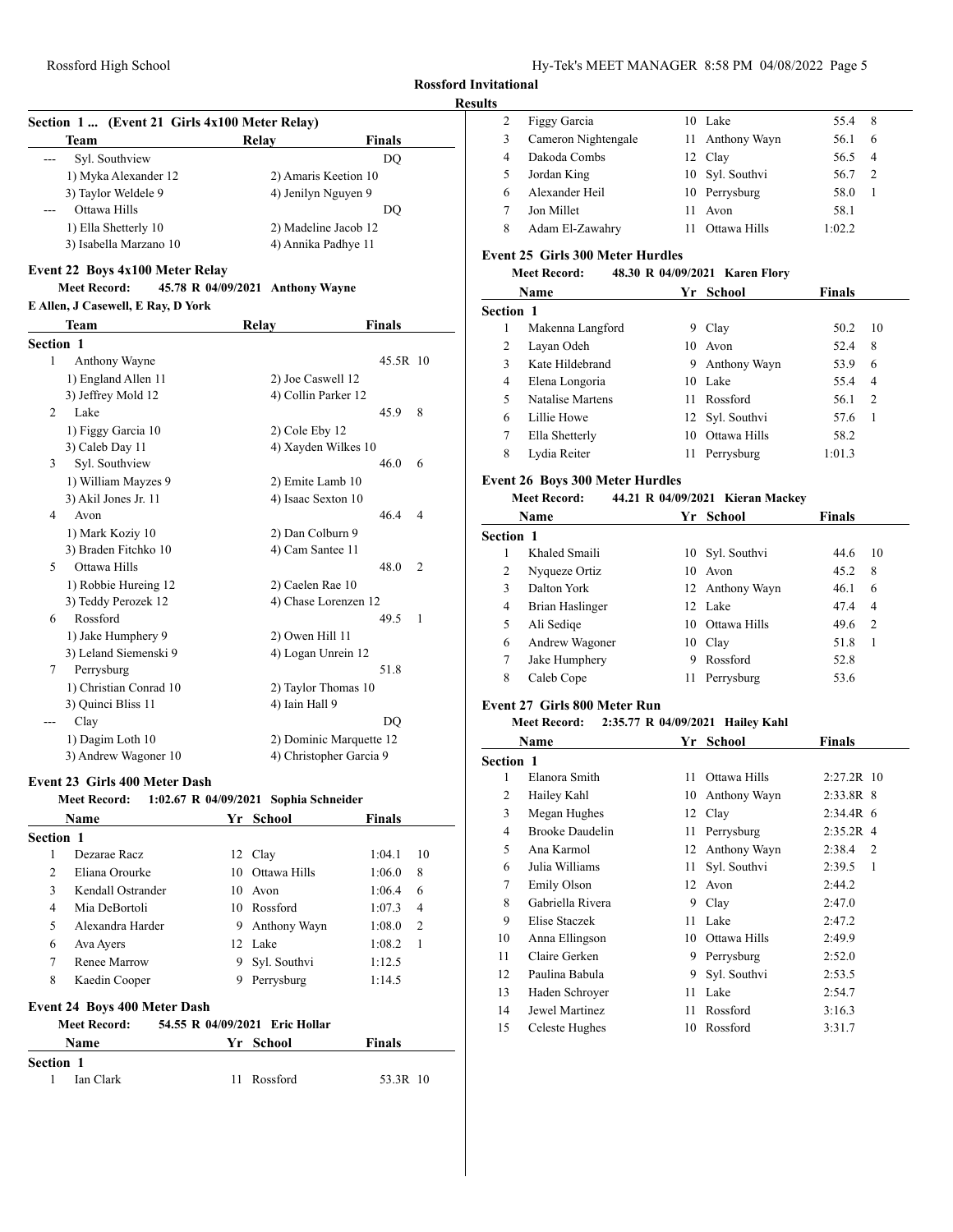| Hy-Tek's MEET MANAGER 8:58 PM 04/08/2022 Page 6 |  |  |  |
|-------------------------------------------------|--|--|--|
|-------------------------------------------------|--|--|--|

## **Results**

| <b>Event 28 Boys 800 Meter Run</b> |  |  |  |  |
|------------------------------------|--|--|--|--|
|------------------------------------|--|--|--|--|

| Meet Record: 2:10.93 R 04/09/2021 Sean Smith |                         |    |              |                          |
|----------------------------------------------|-------------------------|----|--------------|--------------------------|
|                                              | Name                    |    | Yr School    | Finals                   |
| Section 1                                    |                         |    |              |                          |
| 1                                            | <b>Ben Tucker</b>       | 10 | Syl. Southvi | 2:05.9R 10               |
| 2                                            | Carson Mackey           | 11 | Ottawa Hills | $2:08.0R$ 8              |
| 3                                            | Sage Egan               | 11 | Ottawa Hills | $2:10.1R$ 6              |
| 4                                            | Connor Neumeyer         | 10 | Anthony Wayn | $2:10.4R$ 4              |
| 5                                            | <b>Mathew Dittus</b>    | 11 | Anthony Wayn | 2:11.0<br>$\overline{2}$ |
| 6                                            | Ethan Hughes            | 12 | Perrysburg   | 2:18.0<br>1              |
| 7                                            | Connor McClellan        | 10 | Lake         | 2:19.5                   |
| 8                                            | Derin Apul              | 10 | Syl. Southvi | 2:21.3                   |
| 9                                            | Macen Kos               | 11 | Lake         | 2:23.4                   |
| 10                                           | Logan Bittle            | 9  | Avon         | 2:23.7                   |
| 11                                           | Jerron Warner           | 9  | Avon         | 2:24.7                   |
| 12                                           | <b>Trevor Schutte</b>   | 10 | Rossford     | 2:27.3                   |
| 13                                           | <b>Emmanuel Schutte</b> | 11 | Rossford     | 2:27.3                   |
| 14                                           | Kason Ziviski           | 9  | Clay         | 2:29.5                   |
| 15                                           | Jacob Sterling          | 11 | Perrysburg   | 2:33.3                   |
| 16                                           | <b>Brock Morrison</b>   | 11 | Clay         | 2:34.7                   |
|                                              |                         |    |              |                          |

# **Event 29 Girls 200 Meter Dash**

|                  |                     | 25.51 R 04/09/2021 Mallory Pollock |                                                                                                   |                |
|------------------|---------------------|------------------------------------|---------------------------------------------------------------------------------------------------|----------------|
| Name             |                     |                                    | <b>Finals</b>                                                                                     |                |
| <b>Section 1</b> |                     |                                    |                                                                                                   |                |
| Mallori Pollock  |                     |                                    | 27.2                                                                                              | 10             |
| Olivia Hayward   |                     |                                    | 28.8                                                                                              | 8              |
| Loida Diaz       |                     |                                    | 28.8                                                                                              | 6              |
| Amaris Keetion   |                     |                                    | 29.5                                                                                              | $\overline{4}$ |
| Rebekah McVicker |                     |                                    | 29.7                                                                                              | $\overline{2}$ |
| Micaela Almandoz |                     |                                    | 30.4                                                                                              | 0.5            |
| Annika Padhye    | 11                  | Ottawa Hills                       | 30.4                                                                                              | 0.5            |
| Noel Reinhart    |                     | Rossford                           | 31.8                                                                                              |                |
|                  | <b>Meet Record:</b> |                                    | Yr School<br>11 Anthony Wayn<br>12 Lake<br>10 Avon<br>10 Syl. Southvi<br>11 Clay<br>10 Perrysburg |                |

## **Event 30 Boys 200 Meter Dash**

## **Meet Record: 22.45 R 04/09/2021 Jamari Croom**

| <b>Name</b>      |                     |     | Yr School       | <b>Finals</b> |                |
|------------------|---------------------|-----|-----------------|---------------|----------------|
| <b>Section 1</b> |                     |     |                 |               |                |
| 1                | Dominic Marquette   |     | 12 Clay         | 23.3          | 10             |
| 2                | Collin Parker       |     | 12 Anthony Wayn | 24.0          | 8              |
| 3                | Chase Lorenzen      | 12. | Ottawa Hills    | 24.2          | 6              |
| 4                | <b>Isaac Sexton</b> |     | 10 Syl. Southvi | 24.3          | $\overline{4}$ |
| 5                | Braden Fitchko      |     | 10 Avon         | 24.6          | 2              |
| 6                | Caleb Day           | 11  | Lake            | 24.6          |                |
| 7                | Iain Hall           | 9.  | Perrysburg      | 25.6          |                |
| 8                | Grant Eckel         |     | Rossford        | 25.7          |                |

### **Event 31 Girls 3200 Meter Run**

#### **Meet Record: 11:50.76 R 04/09/2021 Ana Karmol**

| <b>Finals</b><br>Yr School<br>Name |                  |    |                 |         |                |
|------------------------------------|------------------|----|-----------------|---------|----------------|
| <b>Section 1</b>                   |                  |    |                 |         |                |
|                                    | AnnaSophia Gower |    | 11 Perrysburg   | 12:19.1 | 10             |
| $\mathcal{L}$                      | Savannah Reed    | 11 | Avon            | 12:38.9 | 8              |
| 3                                  | Sage Colon       |    | 11 Perrysburg   | 12:48.1 | 6              |
| 4                                  | Ella Karmol      |    | 12 Anthony Wayn | 13:04.1 | $\overline{4}$ |
|                                    | Raelyn Perry     |    | 9 Syl. Southvi  | 13:24.4 |                |

| . |    |                    |                 |         |  |
|---|----|--------------------|-----------------|---------|--|
|   |    | Katie Feller       | 11 Syl. Southvi | 13:24.4 |  |
|   |    | <b>Brady Outly</b> | 11 Anthony Wayn | 13:26.5 |  |
|   | 8  | Ava Porter         | 12 Ottawa Hills | 13:58.7 |  |
|   | 9  | <b>Izzy Greene</b> | 12 Lake         | 14:00.1 |  |
|   | 10 | Debbie Truman      | 10 Lake         | 15:12.0 |  |

## **Event 32 Boys 3200 Meter Run**

## **Meet Record: 10:12.08 R 04/09/2021 Ethan Neblock**

|                  | Name                 | Yг | School       | Finals                    |
|------------------|----------------------|----|--------------|---------------------------|
| <b>Section 1</b> |                      |    |              |                           |
| 1                | Riley Nixon          | 10 | Ottawa Hills | $10:10.4R$ 10             |
| $\overline{c}$   | Thomas Franklin      | 11 | Ottawa Hills | 8<br>10:22.6              |
| 3                | Ethan Laeng          | 10 | Perrysburg   | 10:28.6<br>6              |
| 4                | Aiden Lengel         | 11 | Anthony Wayn | 10:45.7<br>4              |
| 5                | <b>Ryan Montross</b> | 11 | Perrysburg   | $\overline{2}$<br>10:47.6 |
| 6                | Austin Cramer        | 12 | Rossford     | 1<br>11:15.2              |
| 7                | Alex Konoff          | 10 | Anthony Wayn | 11:22.2                   |
| 8                | Henry Lochbihler     | 10 | Avon         | 11:30.1                   |
| 9                | Dylan Moll           | 9  | Syl. Southvi | 11:30.2                   |
| 10               | Micah Balsmeyer      | 9  | Lake         | 11:37.2                   |
| 11               | Curtis Stringham     | 11 | Clay         | 11:38.6                   |
| 12               | Braden Reichert      | 10 | Avon         | 12:19.6                   |
| 13               | Johnny Tokar         | 10 | Rossford     | 12:20.8                   |
| 14               | Zachary Baker        | 11 | Clay         | 12:44.1                   |
| 15               | Zach Buschmann       | 11 | Lake         | 13:29.1                   |

#### **Event 33 Girls 4x400 Meter Relay**

### **Meet Record: 4:22.39 R 04/09/2021 Anthony Wayne**

**M Pollock, C Miller, S Schneider, J Rybicki**

|           | Team                   | Relay                   | Finals |                |
|-----------|------------------------|-------------------------|--------|----------------|
| Section 1 |                        |                         |        |                |
| 1         | Clay                   |                         | 4:27.0 | 10             |
|           | 1) Megan Hughes 12     | 2) Dezarae Racz 12      |        |                |
|           | 3) Lauren LaRue 12     | 4) Gabriella Rivera 9   |        |                |
| 2         | Avon                   |                         | 4:31.0 | 8              |
|           | 1) Layan Odeh 10       | 2) Kendall Ostrander 10 |        |                |
|           | 3) Madison Flynn 10    | 4) Brooke Millet 9      |        |                |
| 3         | Lake                   |                         | 4:32.4 | 6              |
|           | 1) Elise Staczek 11    | 2) Lauren Parsons 9     |        |                |
|           | 3) Brianna Braatz 10   | 4) Ava Ayers 12         |        |                |
| 4         | Ottawa Hills           |                         | 4:34.6 | 4              |
|           | 1) Eliana Orourke 10   | 2) Erin Wilmore 10      |        |                |
|           | 3) Annika Padhye 11    | 4) Elanora Smith 11     |        |                |
| 5         | Anthony Wayne          |                         | 4:37.3 | $\overline{2}$ |
|           | 1) Ella Rice 11        | 2) Olivia Witker 10     |        |                |
|           | 3) Madeline Jones 10   | 4) Alexandra Harder 9   |        |                |
| 6         | Rossford               |                         | 4:38.7 | 1              |
|           | 1) Natalise Martens 11 | 2) Mia DeBortoli 10     |        |                |
|           | 3) Zaria Gordon 10     | 4) Mia Webb 12          |        |                |
| 7         | Perrysburg             |                         | 4:53.8 |                |
|           | 1) Brooke Daudelin 11  | 2) Kaedin Cooper 9      |        |                |
|           | 3) Olivia Garcia 9     | 4) Aubrey Evans 10      |        |                |
| 8         | Syl. Southview         |                         | 5:00.1 |                |
|           | 1) Jenilyn Nguyen 9    | 2) Renee Marrow 9       |        |                |
|           | 3) Taylor Weldele 9    | 4) Hannah Mock 10       |        |                |